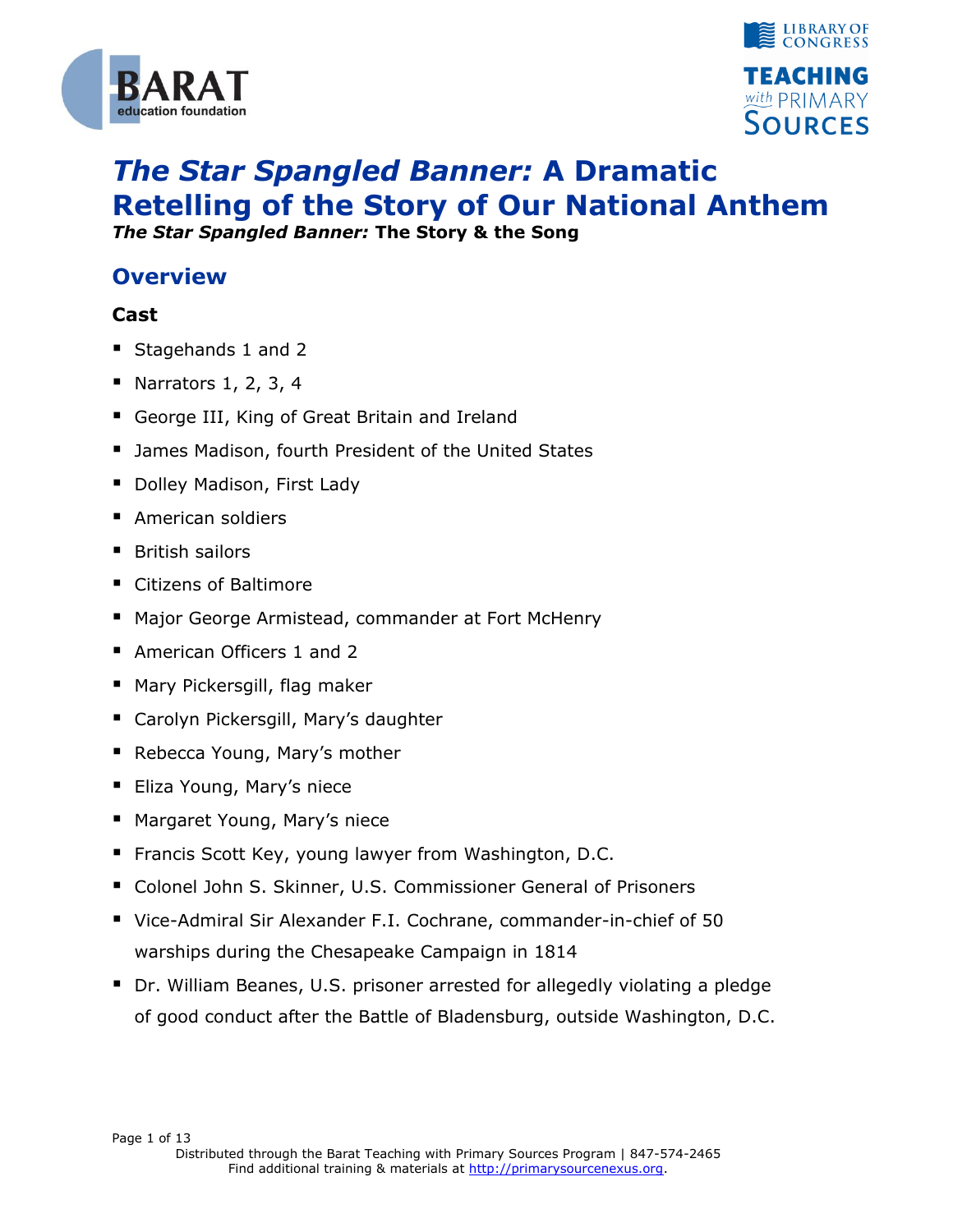



#### **Costumes**

Students can wear pictures of the main characters (see Character Illustration References section) and/or large nametags that have been laminated with tie yarn strings to wear around their necks; sailors and soldiers can make hats out of newspaper

#### **Props**

- cards with scene titles
- **P** picture of Napoleon Bonaparte<sup>1</sup> mounted on cardstock
- pictures of the American frigate *Enterprise*<sup>2</sup> and the British war ship *Boxer*<sup>3</sup> mounted on cardstock
- **P** picture of W. Charles' Boxing Match<sup>4</sup> mounted on cardstock
- **P** picture of Fort McHenry<sup>5</sup> mounted on cardstock
- **E** envelope with a letter inside addressed to Mary Pickersgill
- picture of George Washington<sup>6</sup>
- picture of the burning of the city of Washington, D.C.<sup>7</sup>
- map of battle plans
- paper and pencil (for Francis Scott Key)
- copies of the *Defence of Ft. McHenry<sup>8</sup>*
- large 15-star, 15-stripe American flag
- **SIMBLE 10.5 In American flags for entire cast**

Page 2 of 13

1

<sup>1</sup> <http://memory.loc.gov/pnp/prok/10000/10099v.jpg>

<http://www.history.navy.mil/photos/images/h54000/h54397.jpg>

<http://www.boxer.navy.mil/History/History.html>

[http://lcweb2.loc.gov/cgi-bin/query/i?pp/ils:@field\(NUMBER+@band\(cph+3b52637\)\)](http://lcweb2.loc.gov/cgi-bin/query/i?pp/ils:@field(NUMBER+@band(cph+3b52637)))

<sup>5</sup> <http://hdl.loc.gov/loc.pnp/cph.3b39701>

<sup>6</sup> [http://memory.loc.gov/cgi-bin/query/r?ammem/presp:@field\(NUMBER+@band\(cph+3a10229\)\)](http://memory.loc.gov/cgi-bin/query/r?ammem/presp:@field(NUMBER+@band(cph+3a10229)))

<sup>7</sup> [http://lcweb2.loc.gov/cgi-bin/query/i?pp/ils:@field\(NUMBER+@band\(cph+3g04555\)\)](http://lcweb2.loc.gov/cgi-bin/query/i?pp/ils:@field(NUMBER+@band(cph+3g04555)))

<sup>&</sup>lt;sup>8</sup> [http://en.wikipedia.org/wiki/Image:Defence\\_of\\_Fort\\_M%27Henry\\_broadside.GIF](http://en.wikipedia.org/wiki/Image:Defence_of_Fort_M%27Henry_broadside.GIF)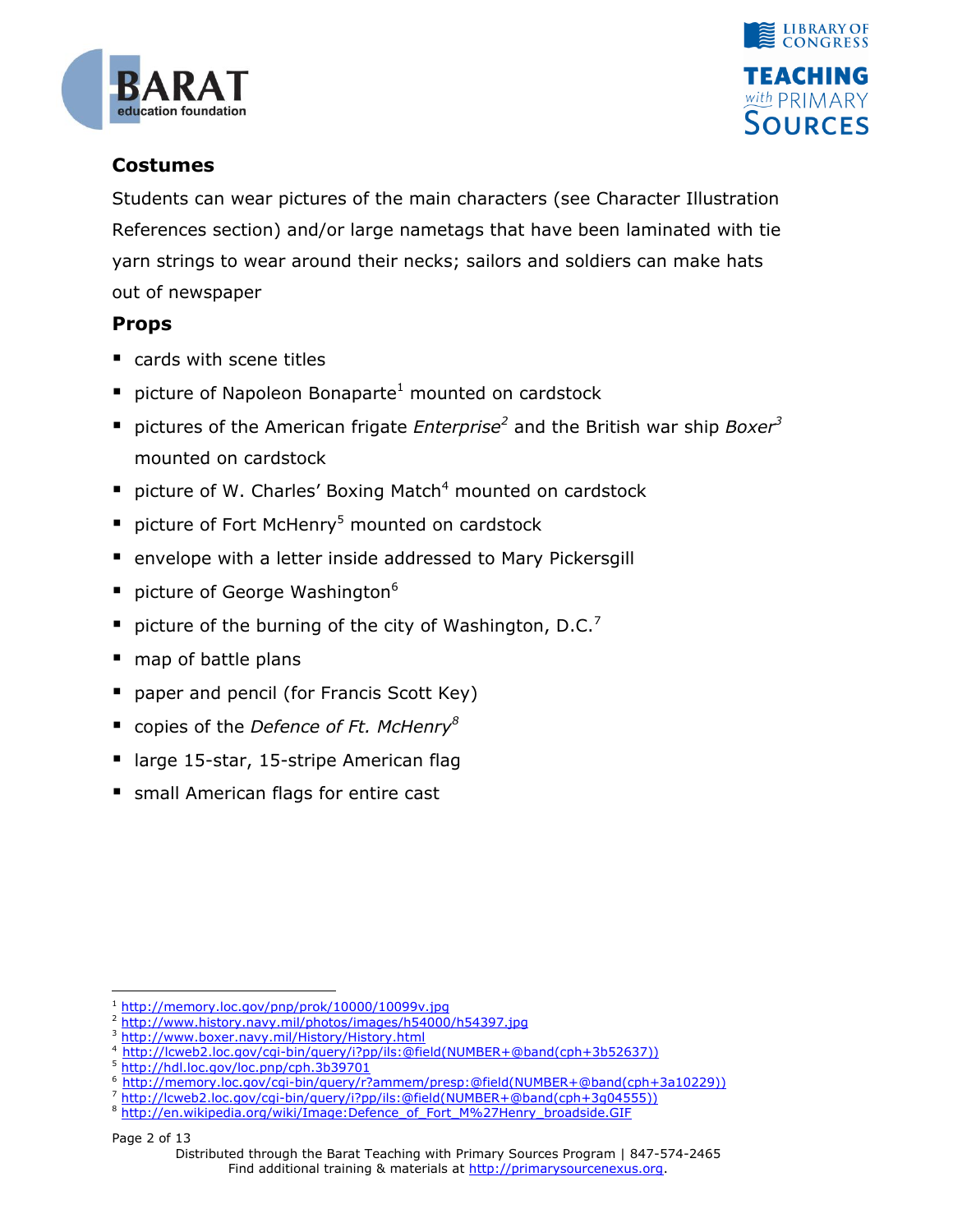



### **Scene 1: A Prelude to War**

**Stage left (far left and front):** Narrators 1, 2, 3, 4 **Stage center, left:** King George, III; British sailors **Stage center, right:** President James Madison; American soldiers **Stagehand 1** *(walks in with scene title card, reads it, then exits)* **Narrator 1:** From 1793 to 1815, England, ruled by King George III, *(steps forward and bows; British sailors cheer)* and France, ruled by Napoleon Bonaparte *(George very pompously holds a picture of Napoleon Bonaparte<sup>9</sup> and gives a thumbs down motion; British sailors boo)*, were at war. Both nations captured neutral American merchant ships and their cargos to prevent these supplies from reaching enemy ports.

**Narrator 2:** To make matters worse, captured American sailors were forced to serve in the British Royal Navy *(British sailors cheer; American soldiers boo).*

**Narrator 3:** Also, the Americans thought the British were encouraging the Native Americans to attack western frontier settlements.

**President James Madison:** *(steps forward; American soldiers cheer)* Members of Congress, after four years of British attacks against the United States, I seek from you a declaration of war.

**Narrator 4:** Congress agreed and in June, 1812, the United States declared war on Great Britain to protect "free trade and sailor's rights" as well as American rights on land. *(Americans look at British and cheer) (Stagehands 1 and 2 enter – stagehand 1 with a picture of the Enterprise<sup>10</sup> , stagehand 2 with a picture of the Boxer<sup>11</sup>)*

Page 3 of 13

1

<sup>&</sup>lt;sup>9</sup> <http://memory.loc.gov/pnp/prok/10000/10099v.jpg>

<sup>10</sup> <http://www.history.navy.mil/photos/images/h54000/h54397.jpg>

<sup>11</sup> <http://www.boxer.navy.mil/History/History.html>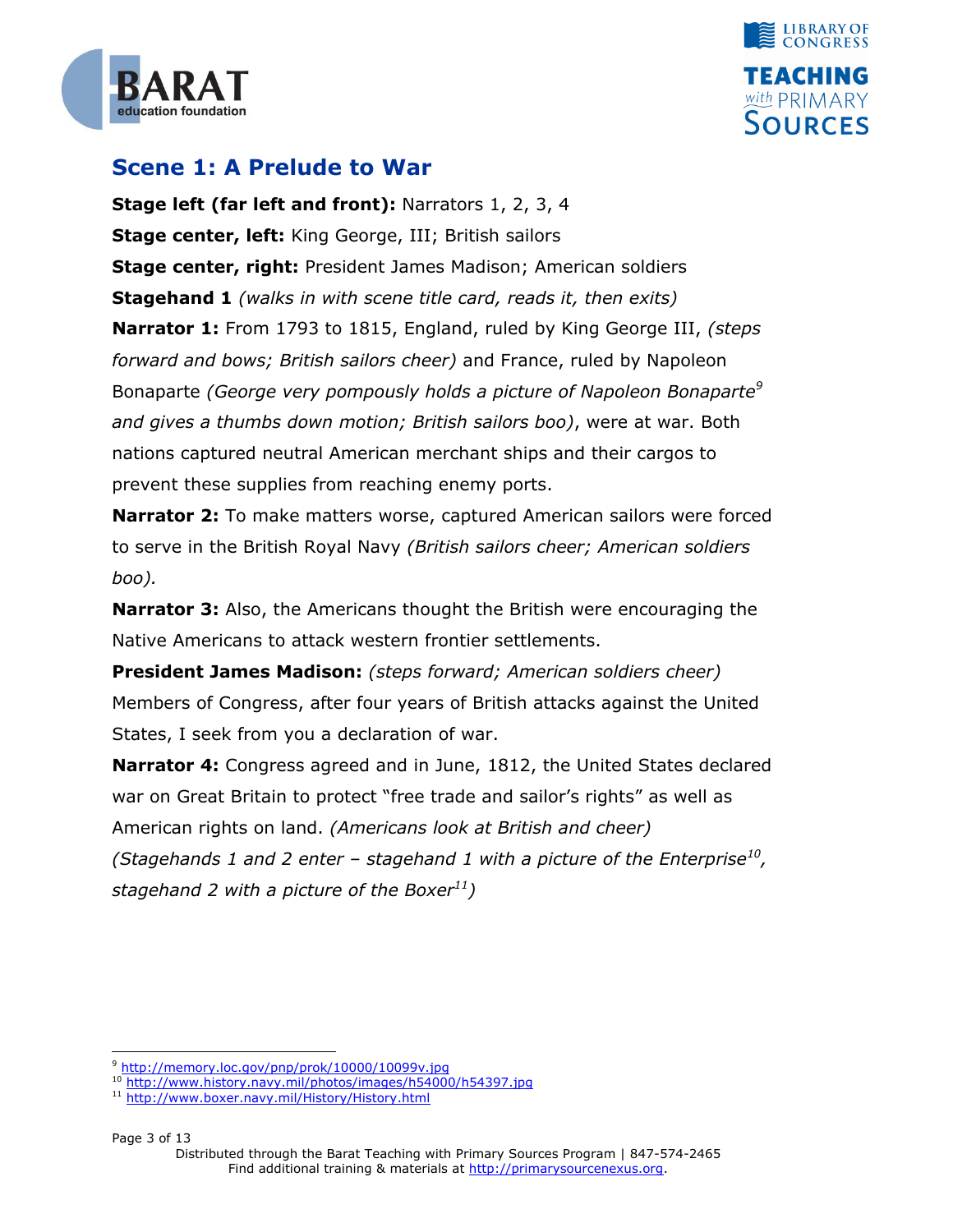



**Narrator 1:** In September, the American frigate, "Enterprise" *(points to the Enterprise*) defeats the British warship, "Boxer" *(points to the stagehand with picture of the* Boxer).

*(stagehand 1 with the picture of the* Enterprise *exits triumphantly, stagehand 2 turns the picture of the* Boxer *upside down and exits dejectedly; British sailors hang their heads; Americans cheer)*

**Narrator 2:** *(shows the cartoon – A boxing match, or another bloody nose for John Bull)*

A cartoon by American artist W. Charles shows a defeated King George, who was called John Bull by the Americans, with a bloody nose and a black eye asking President Madison to stop the boxing match, or war.

**King George:** *(turns to Madison, who is in a boxing pose, and kneels on one knee)*

Stop . . . Brother Jonathan, or I shall fall with the loss of blood – I thought to have been too heavy for you—but I must acknowledge your superior skill – two blows to my one! And so directed too! Mercy, mercy on me, how did this happen?

**President James Madison:** Ha-Ah Johnny! You thought yourself a "Boxer" did you – I'll let you know we are an "Enterprize" ing nation and ready to meet you with equal force any day! *(Americans cheer)*

### **Scene 2: Baltimore Gets Ready for War**

**Stage left (far left and front):** Narrators 1, 2, 3 **Stage center, left:** Citizens of Baltimore **Stage center, right:** American soldiers **Stagehand 2** *(walks in with scene title card, reads it, then exits)* **Narrator 1:** Because of successful shipbuilding and its central location for trade, the city of Baltimore became an important international seaport *(citizens of Baltimore wave to audience)*.

Page 4 of 13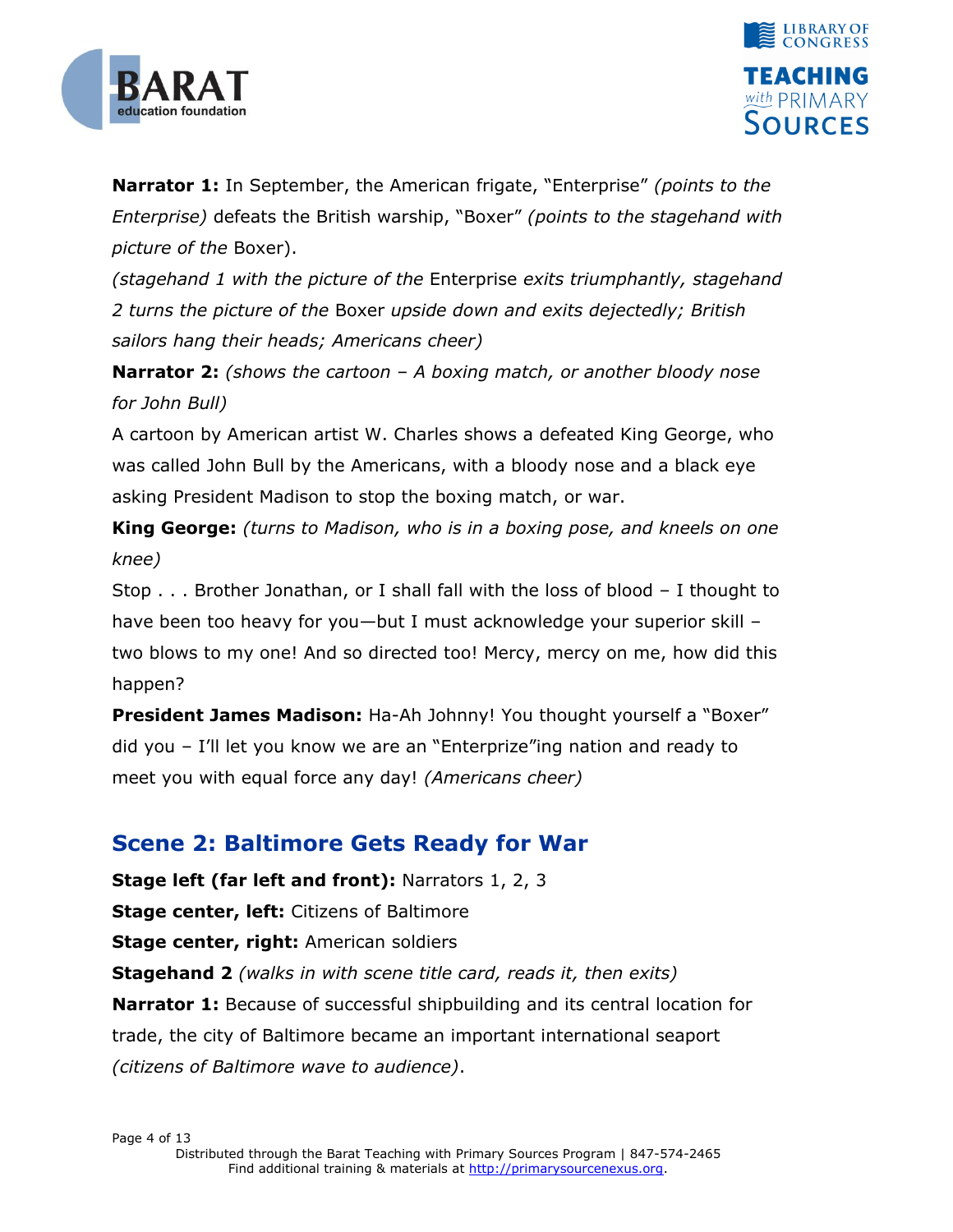



**Narrator 2:** When news of war reached Baltimore, ship owners began turning their ships into privateers. Privateers were privately owned ships that had been granted permission from the United States government to capture British ships.

**Narrator 3:** The British called Baltimore "a nest of pirates" and wanted to stop these privateers. The people of Baltimore *(citizens of Baltimore wave to American soldiers)* knew they had to strengthen their city's defenses at Fort McHenry *(American soldiers wave back to citizens of Baltimore.)*

### **Scene 3: Fort McHenry Gets Ready for War**

#### **Stage left (far left and front):** Narrator 4

**Stage center, left:** Major George Armistead, Officers 1 and 2, American soldiers

**Stagehand 1** *(walks in with scene title card, reads it, then exits) (Officers 1 and 2 step forward, one holding a picture of Fort McHenry)*

**Officer 1:** Fort McHenry was built between 1799 and 1802 in the shape of a five-pointed star. Each point of the star could be seen from the point on either side. The walls and buildings were made of brick. There were four barracks inside the fort to house the garrison. This is where we lived and worked.

**Narrator 4:** In June, 1813, Major George Armistead arrived at Fort McHenry. *(Major George Armistead enters; the Officers salute; he returns the salute)*

**Major George Armistead:** Officers, we have no time to lose. We must strengthen our defenses here at Fort McHenry. We have no suitable ensign to display over our fort, and it is my desire to have a flag so large that the British will have no difficulty seeing it from a distance! Commodore Barney and General Stricker have requested that Mary Pickersgill, the well-known Baltimore flag maker, make the flag. Take this order to her. *(He hands the two officers an envelope. They salute and exit with the envelope)*

Page 5 of 13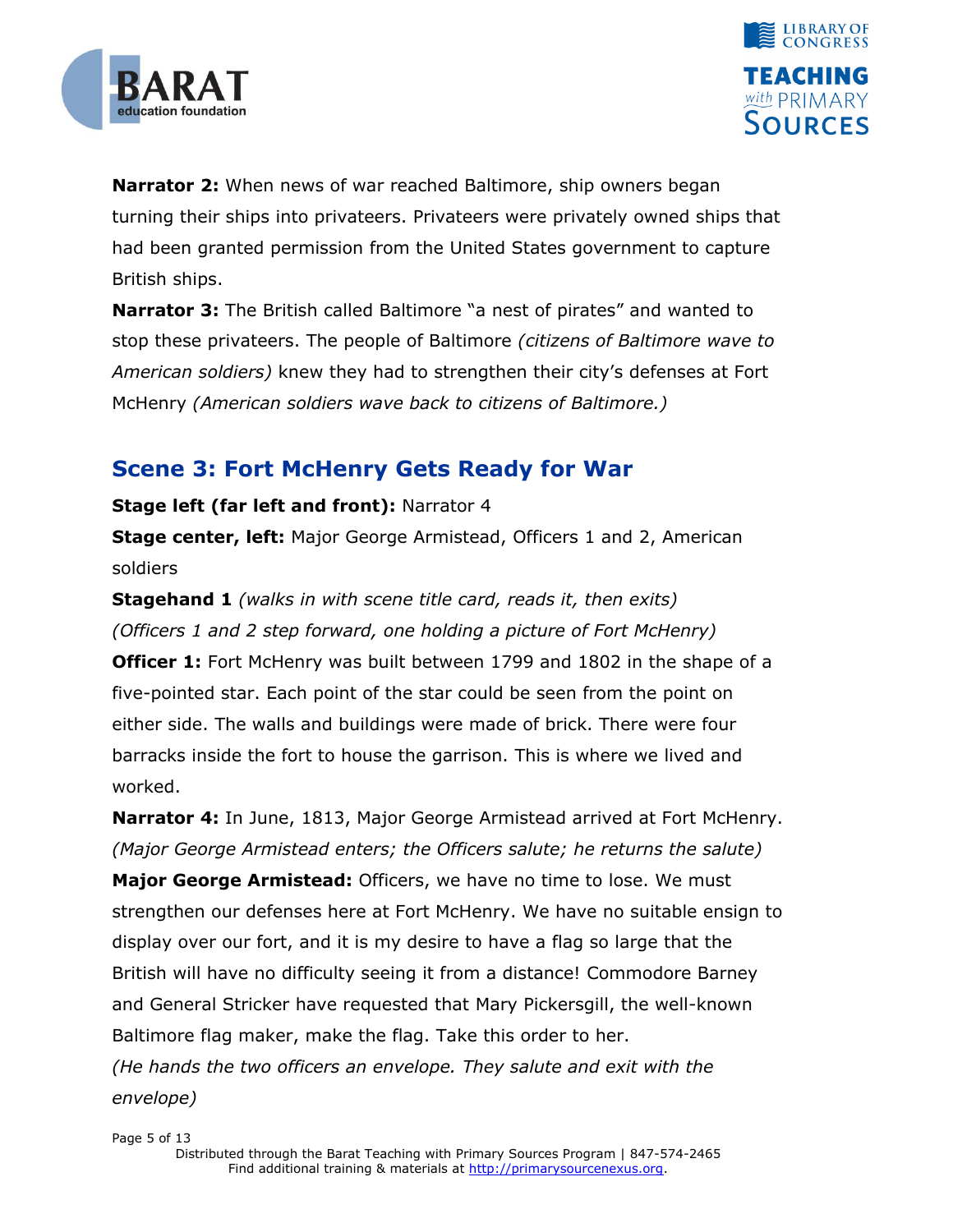



### **Scene 4: Mary Pickersgill's House, Baltimore**

**Stage left (far left and front):** Narrators 1, 2, 3

**Stage center, left:** Officers 1 and 2

**Stage center, right:** Mary Pickersgill, Caroline Pickersgill (Mary's daughter), Rebecca Young (Mary's mother), Eliza and Margaret Young (Mary's nieces) **Stagehand 2** *(walks in with scene title card, reads it, then exits)* **Narrator 1:** Major Armistead's request was taken to Mary Young Pickersgill,

a well-known flag maker in Baltimore.

**Officer 2** *(Stands at attention and hands Mary the envelope):* I have a request from Major George Armistead of Fort McHenry.

**Mary Pickersgill** *(Opens the envelope and reads it)*: Oh, my! I have never made a flag this large before—42 feet by 30 feet—and the major needs it right away! I will certainly need a lot of material and a very large space in which to make it! Tell Major Armistead that I will start tomorrow! *(The Soldiers bow and exit)*

**Mary Pickersgill** *(To her mother, Rebecca Young):* Mother, I will need your help with this flag. I know you made the first flag for the Revolution under the direction of General Washington. Could you help me?

**Rebecca Young:** Of course, daughter! I will help you measure out the proper proportions for the stars and stripes.

**Mary Pickersgill** *(To Carolyn, her daughter):* Carolyn, I need you to go down the street to Clagett's Brewery. Tell them about the flag and ask them if we could spread it out on their malt house floor. We're going to need a lot more space than we have here in the house!

**Carolyn:** Yes, mother, I'll go right away! *(Carolyn exits)*

**Mary Pickersgill** *(To Eliza and Margaret):* I need you two girls to go to all the shops that sell material and ask them if they have large quantities of red, white, and blue material. I will need about four hundred yards!

**Eliza and Margaret:** *(Together):* Yes, Aunt Mary! *(Both girls exit)*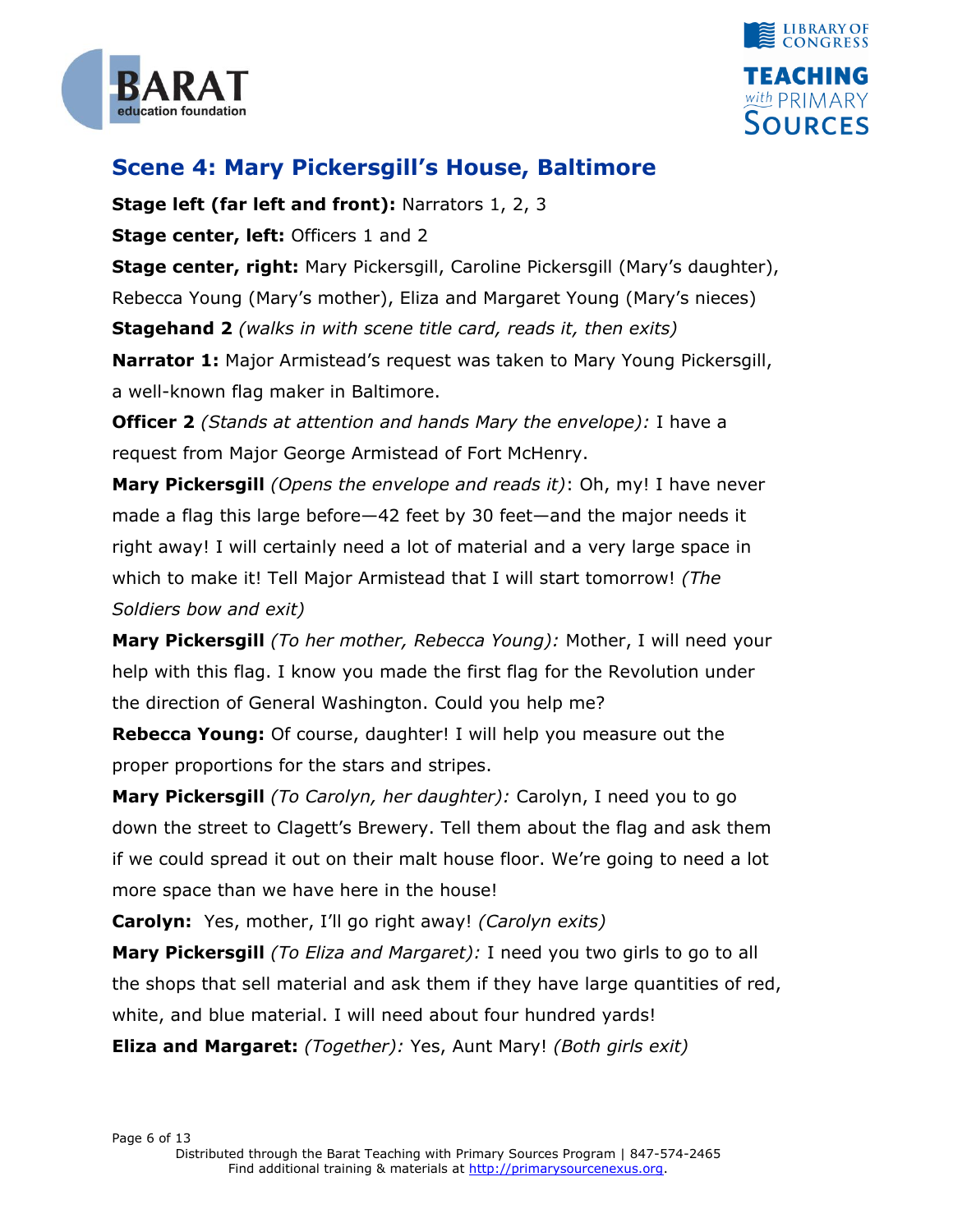

-



**Narrator 2:** The women worked many nights until midnight laying out the stars and stripes and sewing everything together by hand. Only two months later, on August 19, 1813, the flag was delivered to Major George Armistead along with a small storm flag.

**Narrator 3:** The U.S. Army paid Mary \$405.90 for the large flag and \$168.54 for the small flag. A special flagpole at Fort McHenry had to be made for the large flag because it weighed over 200 pounds!

## **Scene 5: The War Takes a Turn for the Worse (August 19, 1814)**

**Stage left (far left and front):** Narrators 4, 1, 2 **Stage center:** President James Madison, Dolley Madison **Stagehand 1** *(walks in with scene title card, reads it, then exits)* **Narrator 4:** On August 19, 1814, 4,000 British troops landed on the banks of the Patuxent River, 30 miles from Washington, D.C. On August 24, 1814, they defeated a large American army at Bladensburg, Maryland.

**President James Madison:** Dolley! The British are coming! My cabinet and I must leave the city. Try to save any important documents that you can. I will send you a letter to let you know where I am! *(President Madison exits)* **Narrator 1:** Several hours before the British arrived, Dolley Madison ordered that the White House possessions be packed and removed from the city.

**Dolley Madison:** Hurry! The British are almost here. Put these important documents in a chest. Make sure the silverware, books, clocks, and curtains are packed; we must get them out of the city. Most importantly, take down Gilbert Stuart's picture of George Washington!<sup>12</sup> The British might take the city, but not the picture of the father of our country!

<sup>12</sup> [http://memory.loc.gov/cgi-bin/query/r?ammem/presp:@field\(NUMBER+@band\(cph+3a10229\)\)](http://memory.loc.gov/cgi-bin/query/r?ammem/presp:@field(NUMBER+@band(cph+3a10229)))

Page 7 of 13 Distributed through the Barat Teaching with Primary Sources Program | 847-574-2465 Find additional training & materials at http://primarysourcenexus.org.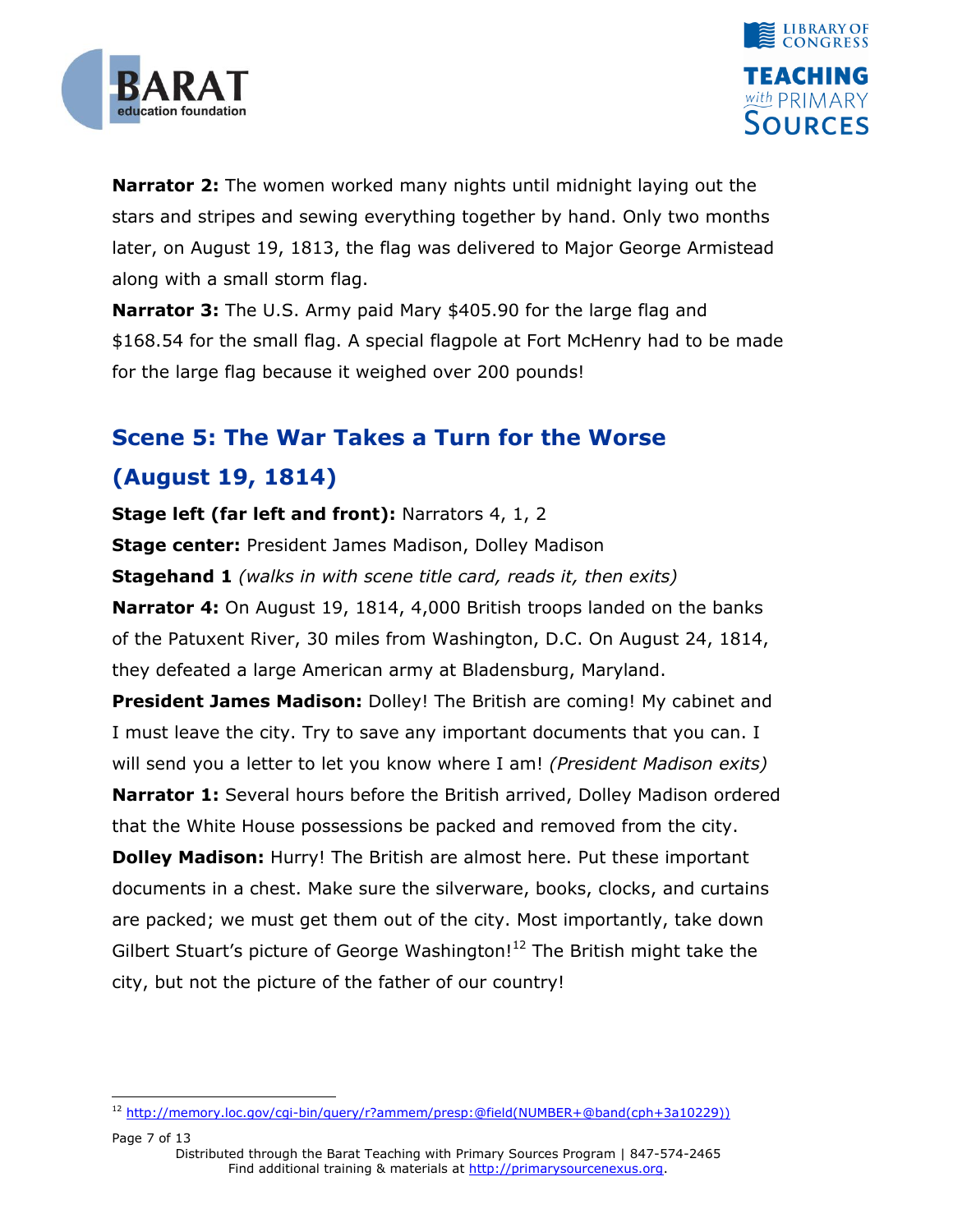



*(Stagehand 2 walks across the stage with George Washington's picture, then exits)*

(Stagehand 1 enters with picture of Washington, D.C. on fire<sup>13</sup> showing and stands next to Narrator 2)

**Narrator 2:** President Madison sent Dolley a letter, telling her where to meet him outside the city. She escaped only hours before the British set fire to numerous buildings, including the Capitol and the White House. But before the British left Washington, an amazing event happened! A tornado struck the city of Washington, killing and wounding many British soldiers. The storm also helped to put out fires that were raging in the city.

### **Scene 6: Fort McHenry Gets Ready for a Battle**

**Stage center, left:** American soldiers

**Stage center, right:** Major George Armistead, Officers 1 and 2 **Stagehand 2** *(walks in with scene title card, reads it, then exits)* **Major George Armistead:** *(Looking at a map of the fort with Officers 1 and 2)* Let's make sure we are ready. We have our own garrison of 60 men to man the guns within the fort, correct?

**Officer 1:** That is correct, sire. We do have more men, but some of them are ill, some have deserted, and others are under military guard for discipline.

**Major George Armistead:** We also have three companies of citizen-soldier volunteers, correct?

**Officer 1:** Yes, sir. They are prominent Baltimore merchants and residents ready to defend their families, homes, and businesses.

**Officer 2:** We also have 600 men from the 12<sup>th</sup>, 36<sup>th</sup>, and 38<sup>th</sup> detachments of the U.S. Infantry stationed here in the dry moat ready to hold back any British landing attempts.

Page 8 of 13

<sup>-</sup><sup>13</sup> [http://lcweb2.loc.gov/cgi-bin/query/i?pp/ils:@field\(NUMBER+@band\(cph+3g04555\)\)](http://lcweb2.loc.gov/cgi-bin/query/i?pp/ils:@field(NUMBER+@band(cph+3g04555)))

Distributed through the Barat Teaching with Primary Sources Program | 847-574-2465 Find additional training & materials at http://primarysourcenexus.org.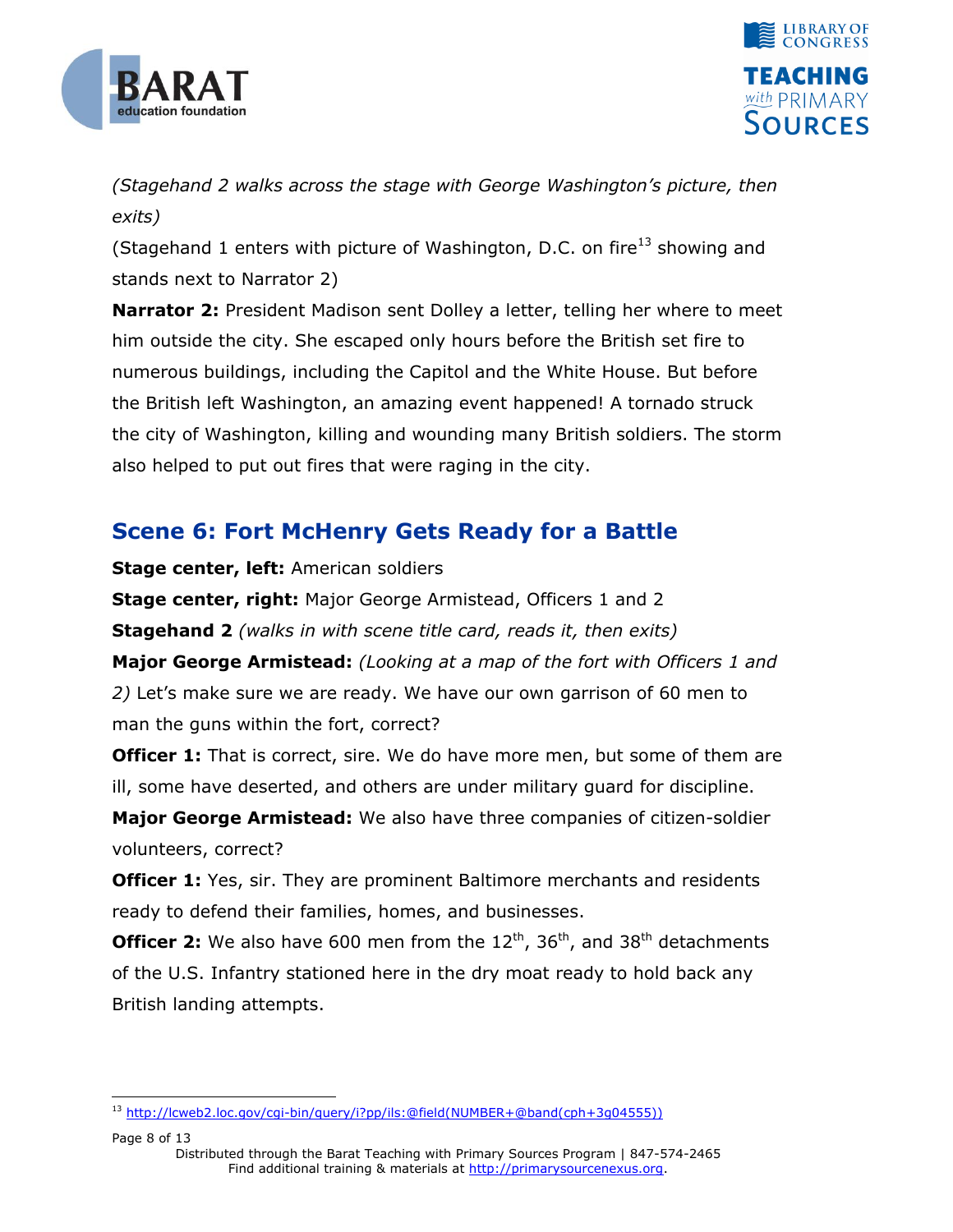



**Major George Armistead:** *(Pointing at the map)* Our 214 Sea Fencibles are ready to fire the fort's 18-, 24-, and 36-pound cannons. I find it funny that these are sailors firing canons that are usually found on ships. **Officer 1:** *(Pointing at the map)* The U.S. Chesapeake Flotilla is located nearby to help defend the city of Baltimore. Sixty of their men will help shore batteries.

**Major George Armistead:** It looks like we're ready! *(Fort McHenry soldiers cheer)*

### **Scene 7: Aboard a British Warship (September 7, 1814)**

**Stage left (far left and front):** Narrators 3, 4 **Stage left:** Francis Scott Key, Colonel John Skinner **Stage center:** Vice Admiral Sir Alexander F.I. Cochrane, British sailor 1 **Stage right:** British sailors **Stage right** (far right and back) Dr. Beanes **Stagehand 1** *(walks in with scene title card, reads it, then exits)* **Narrator 3:** A week before the battle a young lawyer from Washington, D.C., Francis Scott Key, *(waves)* travels to Baltimore at the request of President Madison. There he meets Colonel John Skinner, *(waves)* a prisoner of war exchange agent. *(Stagehand 2 enters with card labeled American truce ship)*

**Narrator 4:** Under a flag of truce, they sailed down the Chesapeake Bay on a truce ship to meet a British warship in order to obtain the release of a prisoner, Dr. William Beanes (waves), Key's friend. (Stagehand 2, Key, and Skinner sail to stage center)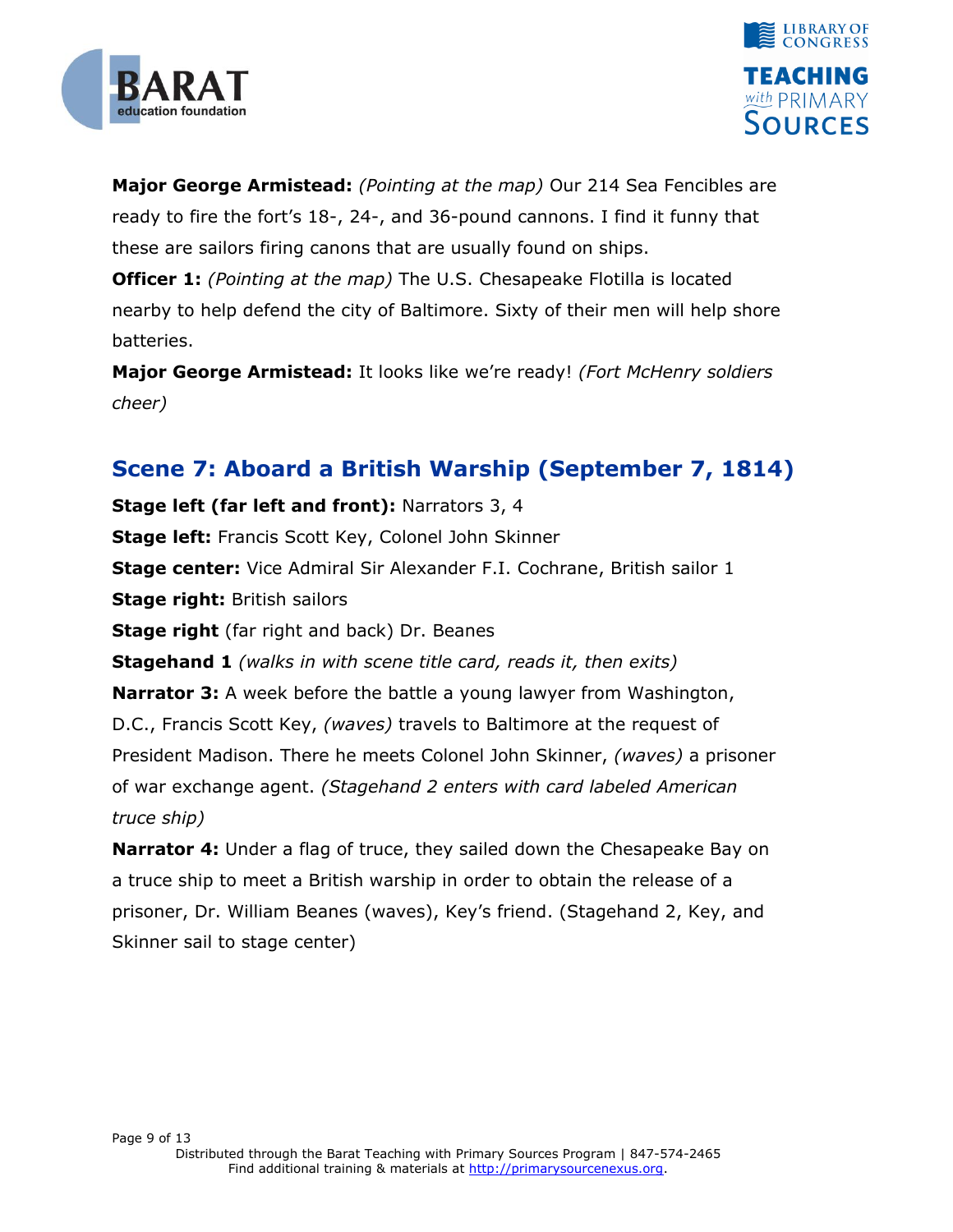



**Francis Scott Key:** Sir! *(Key and Skinner bow to Vice Admiral Sir Alexander F.I. Cochrane)* I am Francis Scott Key *(Cochrane bows to Key)* and this is Colonel John Skinner*. (Cochrane bows to Skinner)* We are here as representatives of the United States government, under a flag of truce, to obtain the release of a prisoner you have on board, Dr. William Beanes. Here are papers that prove the allegation that Dr. Beanes violated a pledge of good conduct after the Battle of Bladensburg is false. *(Key hands papers to Cochrane, who reads them)*

**Vice Admiral Cochrane:** *(To British sailor 1)* Go down below and bring up the prisoner, Dr. Beanes. *(British sailor 1exits and brings back Dr. Beanes)* Ah, yes! It looks like these papers prove your innocence, Dr. Beanes. However, we cannot let any of you return to Baltimore, today. You will return to your truce ship, which will be guarded by one of our war ships, lest the intended attack of Fort McHenry be disclosed. It should only take a few hours for Fort McHenry and then Baltimore to fall because of the superior firepower of our rockets and bombs! *(British sailors cheer)*

*(Key, Beanes, and Skinner bow and then go to the truce ship—stage left where Stagehand 2 stands with the truce ship card)*

## **Scene 8: The Battle Begins at 6:30 a.m. (September 13, 1814)**

**Stage left (far left and front):** Narrators 1, 2, 3, 4

**Stage left:** Dr. Beanes, Colonel Skinner, and Francis Scott Key **Stage center:** American soldiers, one holding 15-star, 15-stripe flag **Stage right:** British sailors

**Stagehand 1** *(walks in with scene title card, reads it, then exits)* **Narrator 1:** The truce ship sailed up to the mouth of the Paterson where they witnessed the bombing of Fort McHenry. *(Stagehand 2 enters from stage right with truce ship card and walks in circle with Dr. Beanes, Colonel Skinner, and Francis Scott Key to represent the sailing of the truce ship)*

Page 10 of 13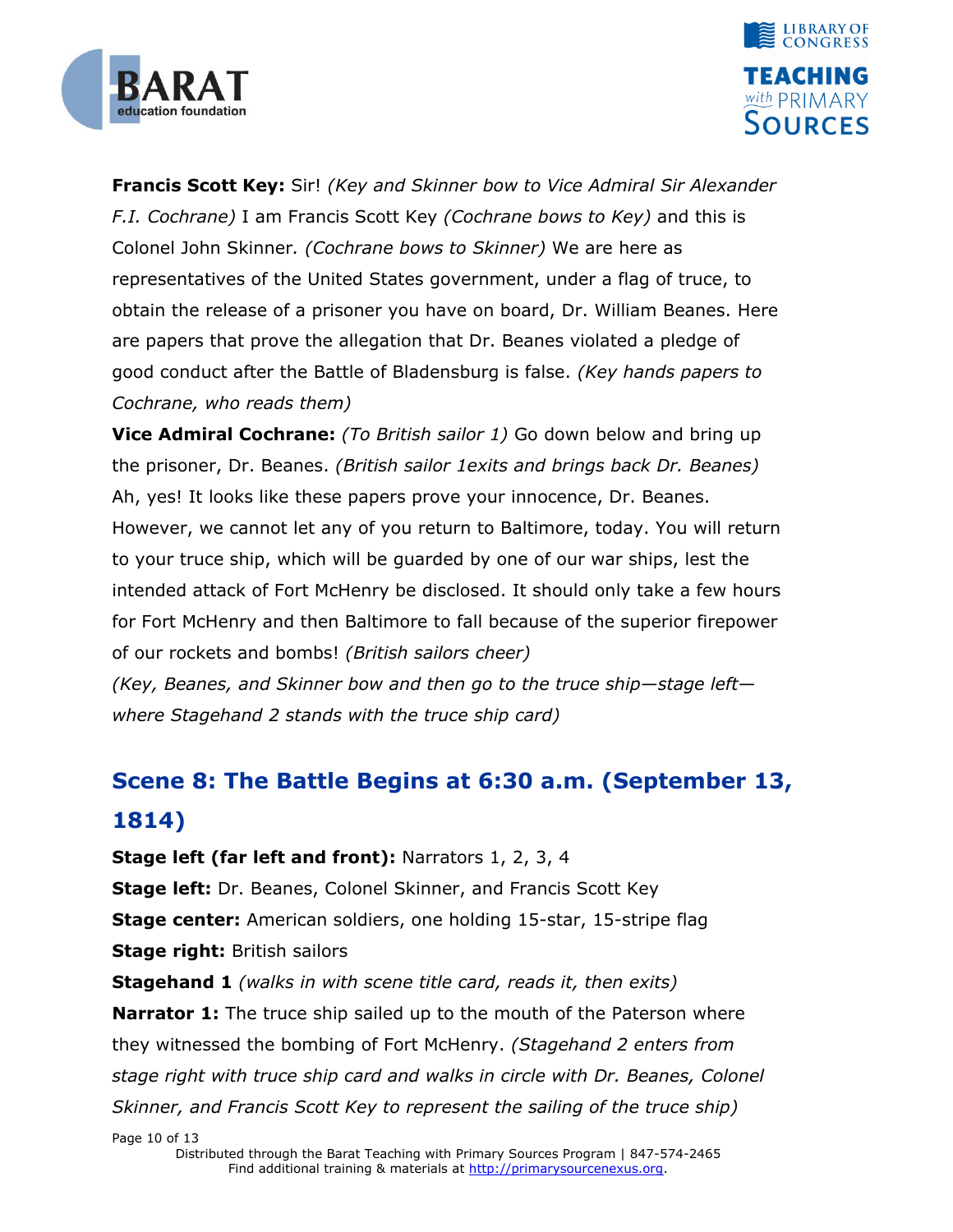



**Dr. Beanes:** What chance does Fort McHenry have with over 50 war ships firing those rockets and bombs?

**Colonel Skinner:** I have faith in our soldiers at Fort McHenry. They are well prepared. Even if the British get past the fort they will find it very difficult to enter the harbor since our forces are strong and they have sunk old ships at the entrance to the harbor.

**Francis Scott Key:** Look! The flag is still flying over Fort McHenry. If the flag remains up at the end of the battle, it will mean the Americans have won.

**Dr. Beanes:** And if the flag is lowered, it will mean the Americans have lost the battle and surrendered.

**Narrator 2:** All through the day, the men kept their eyes on the flag, which continued to wave.

**Narrator 3:** As early evening, or twilight, approached the men could still see the flag's broad strips and bright stars through the smoke of the cannon and rocket fire.

*(British sailors make bombing sounds; American soldiers turn flashlights with red gels over the ends on and off)*

**Narrator 4:** That night, through the red glare of the rockets and the bombs bursting in air, Key and his friends could still see the flag waving proudly over the fort's ramparts.

**Narrator 1:** As the early light of dawn shone through the smoke of the battle, Francis Scott Key and his friends looked towards the fort.

**Francis Scott Key:** *(Excitedly and with concern)* Oh, look! Can you see the flag?

**Dr. Beanes:** There it is! And it's still flying!

**Colonel Skinner:** The Americans have won! And look, the British are retreating! *(British sailors exit dejectedly)*

*(American soldiers start humming ―Yankee Doodle Dandy‖)* Listen! Can you hear *Yankee Doodle* coming from the fort?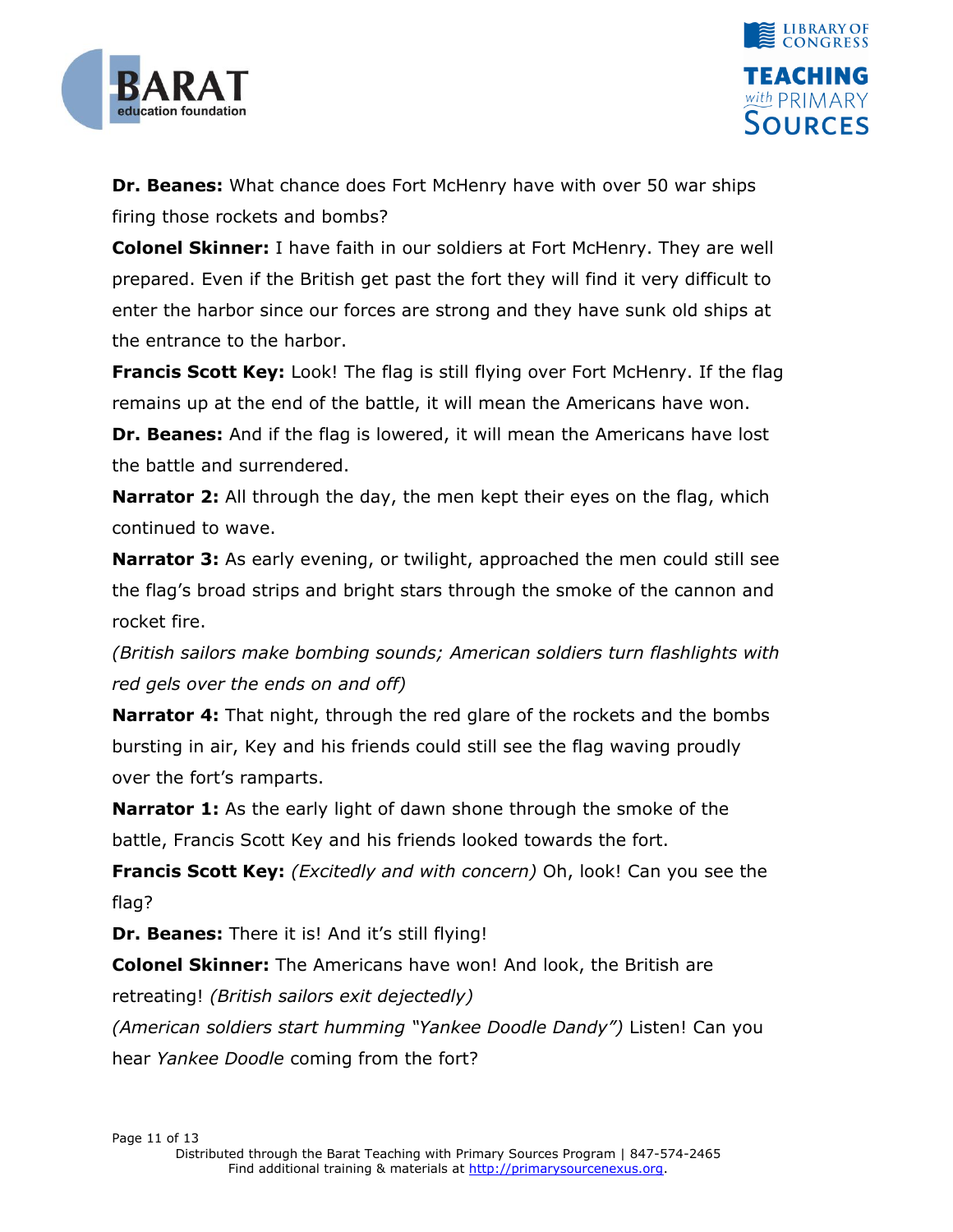



**Francis Scott Key:** Does not such a country and such defenders deserve a song? I must write down what we just witnessed these past 25 hours as we sail back to Baltimore. *(Key takes out a piece of paper and starts writing)* O say can you see "through" *(scratches out "through")* "by" the dawn's early light, what so proudly we hailed at the twilight's last gleaming? *(All exit)*

### **Scene 9: Baltimore (September 16-17, 1814)**

**Stage left (far left and front):** Narrators 1, 2, 3, 4

**Stage center (front):** Francis Scott Key

**Stage center (back):** Entire cast

**Stagehand 1** *(walks in with scene title card, reads it, then exits)*

**Narrator 2:** Two days later, Key was back in Baltimore. His brother-in-law read the finished poem and convinced him to send it out to be published the next day.

**Narrator 3:** The poem was printed as a broadside, titled *Defence of Fort McHenry.* It told about the recent battle and contained four verses. *(holds up copy of the broadside while Stagehands 1 and 2 pass out copies of the Defence of Fort McHenry to American soldiers and the citizens of Baltimore)*

**Narrator 4:** Key had indicated that the words should be sung to a popular British tune, *To Anacreon in Heaven,* by the composer John Stafford Smith.

**Narrator 1:** Key's poem was an immediate success. Soon after, Thomas Carr's music store in Baltimore, printed both the words and the music together. This song had a new title . . .

**All Cast and Crew:** *The Star Spangled Banner! (All cast members move forward to join Key carrying small flags and one American soldier holds the 15-star, 15-stripe flag next to Key)*

**Francis Scott Key:** Please stand and join us in singing our national anthem! *(*All sing *The Star Spangled Banner)*